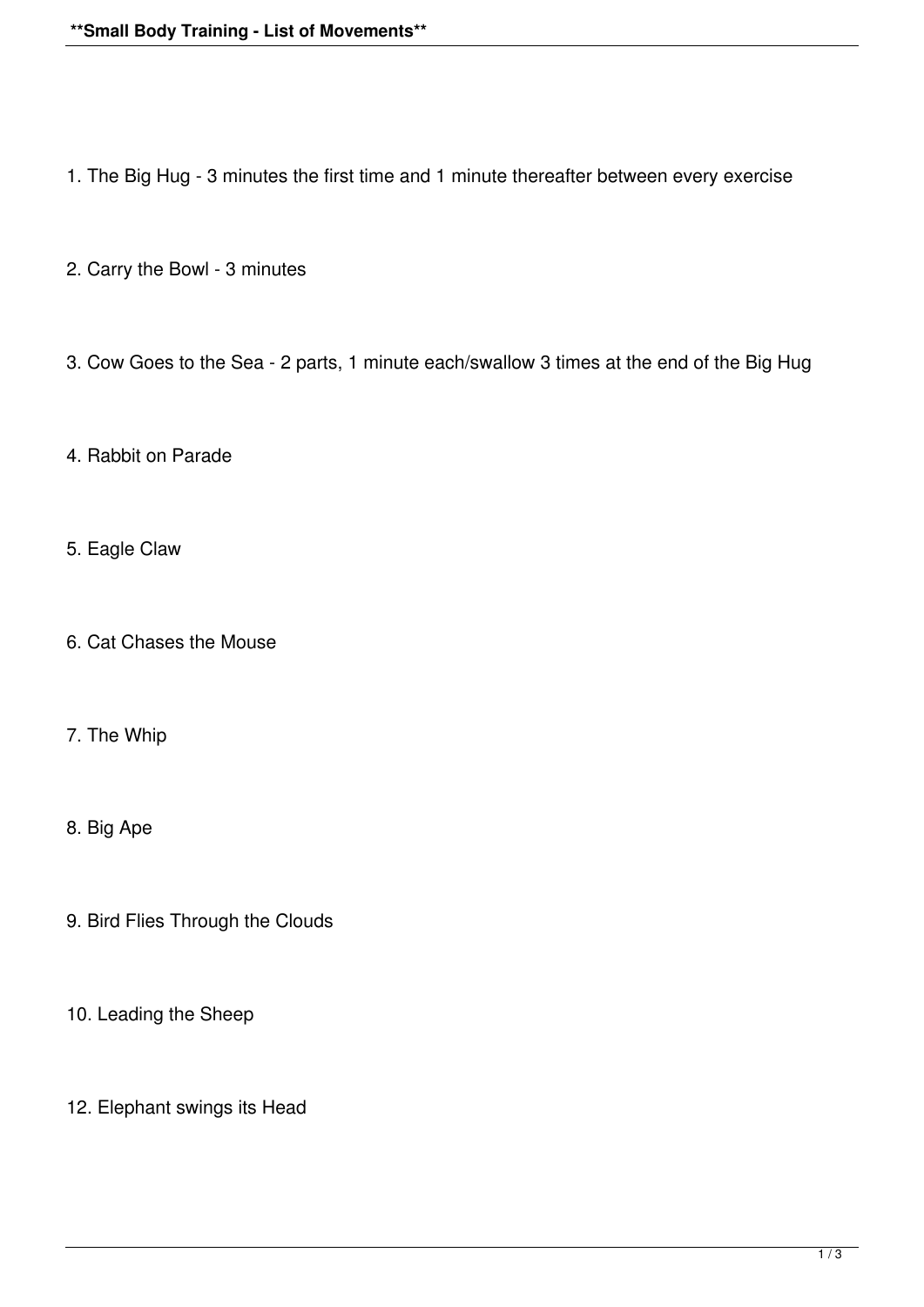13. Tiger Claw

14. Horse Stomps its Feet

15. Dragon Wraps Around the Pole

16. Rhino Looks at the Moon - 3 minutes each side

17. Big Hanger - 3 minutes each side

18. Tiger Stretches its Back - both sides

19. Old Man Crawls Out of the Hole - 3 minutes each side

20. Paddle the Boat

21. Action of the Axe

22. Eagle Hunts for Food - 3 minutes

23. Monkey Climbs the Tree

24. Old Man Makes Medicine - 3 parts